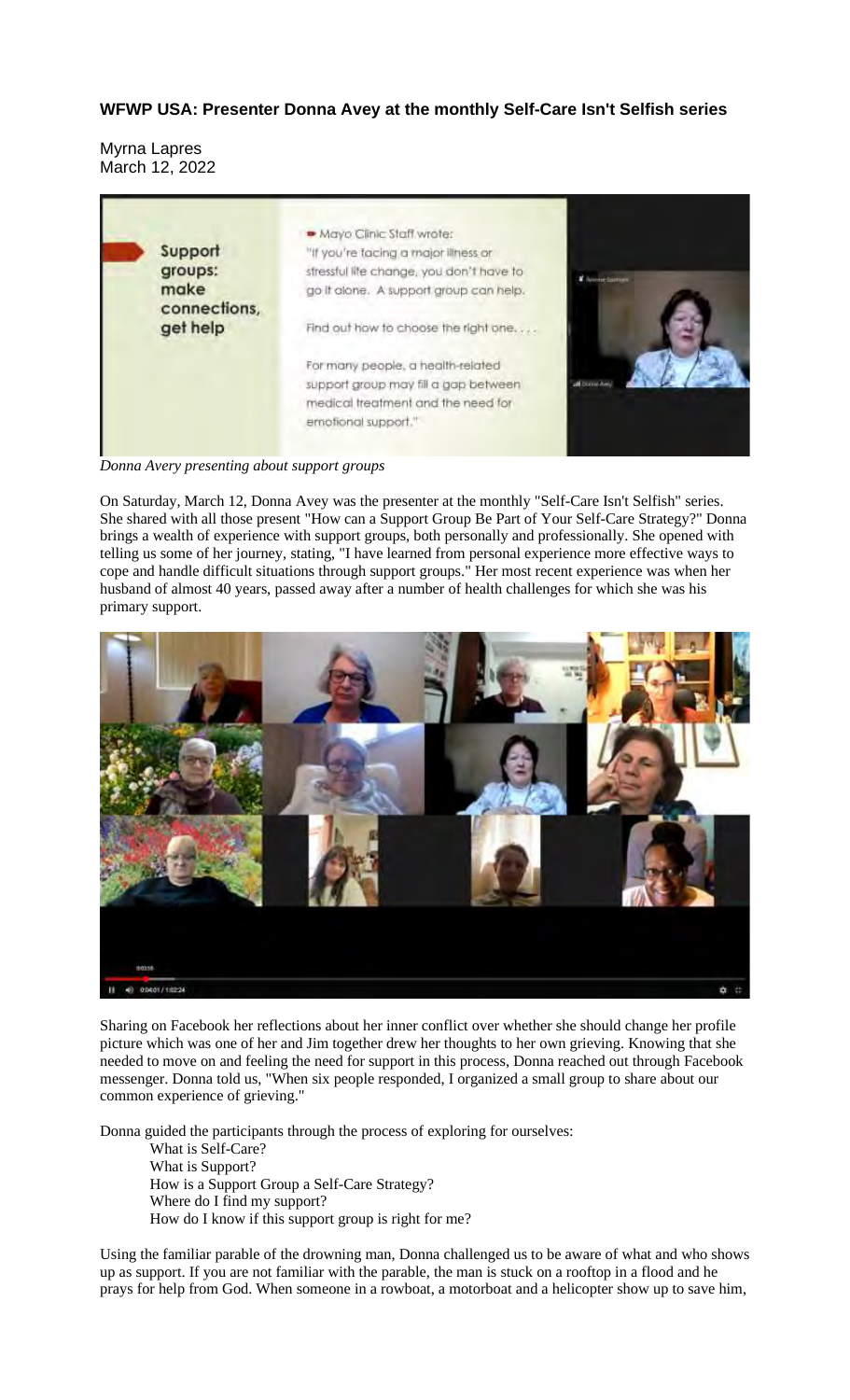the man tells each of them, "No, it's OK, I am praying to God and He is going to save me" completely missing how God was sending him the support he needed.

Through sharing in small groups and in a whole group discussion, everyone had the opportunity to discover more about support groups and how to take the next step from wherever we are. We had the opportunity to hear the varied experiences that others have had with support groups - everything from zoom groups centered on crafts, small group book studies, hiking in nature, grief support groups and more.



If you weren't able to attend this Self-Care Isn't Selfish session, you can watch the recording here.

Donna also shared a Support Group Resource list which you can access here.

Join us for April's session on the topic of "Thoughts - Emotions - Actions: A Word Can Save or Destroy" with our guest presenter, Hanka Musilova from the Czech Republic. For more details, see the flier and register for Saturday, April 9th session at 1 pm PT click here.